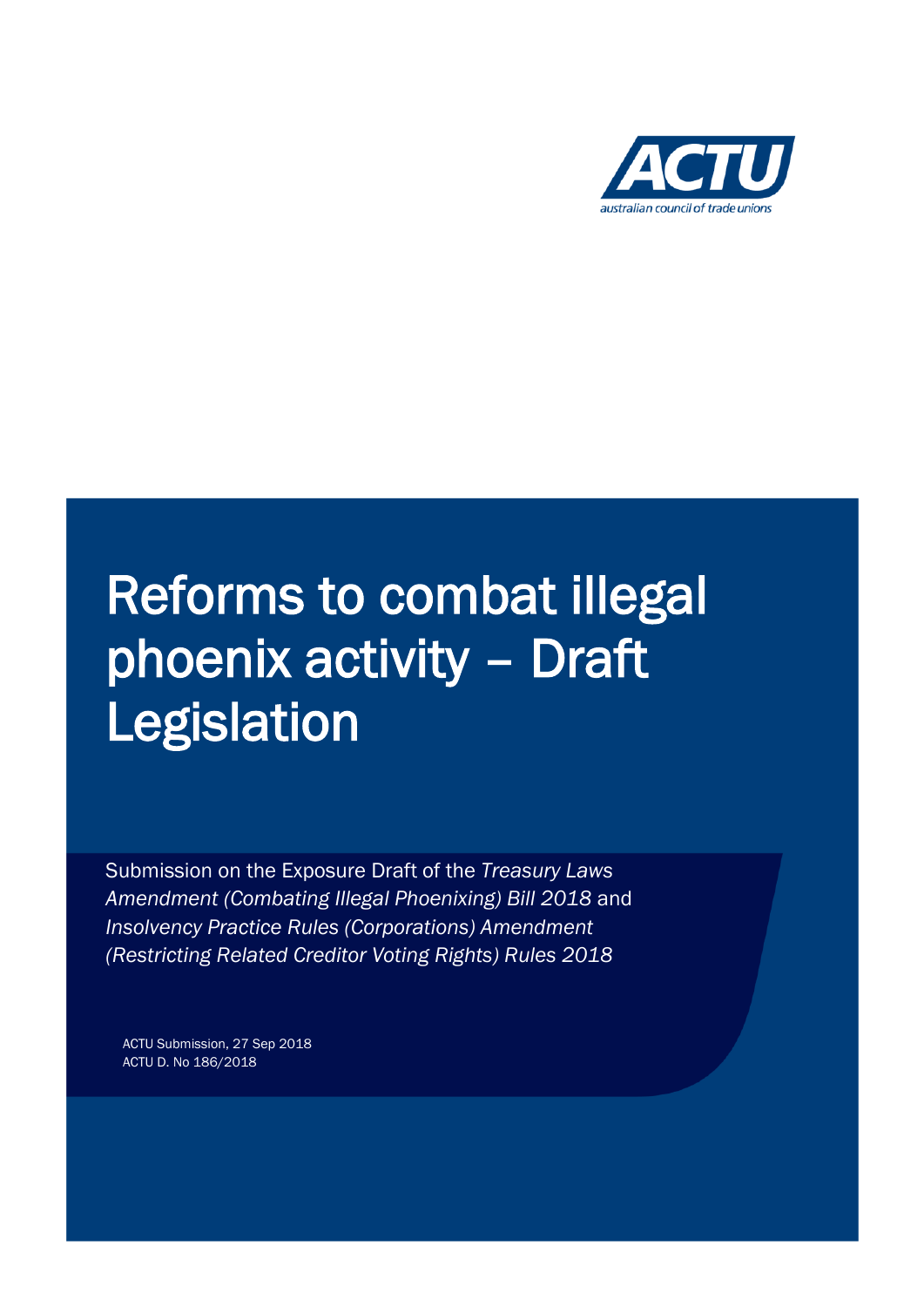# **Contents**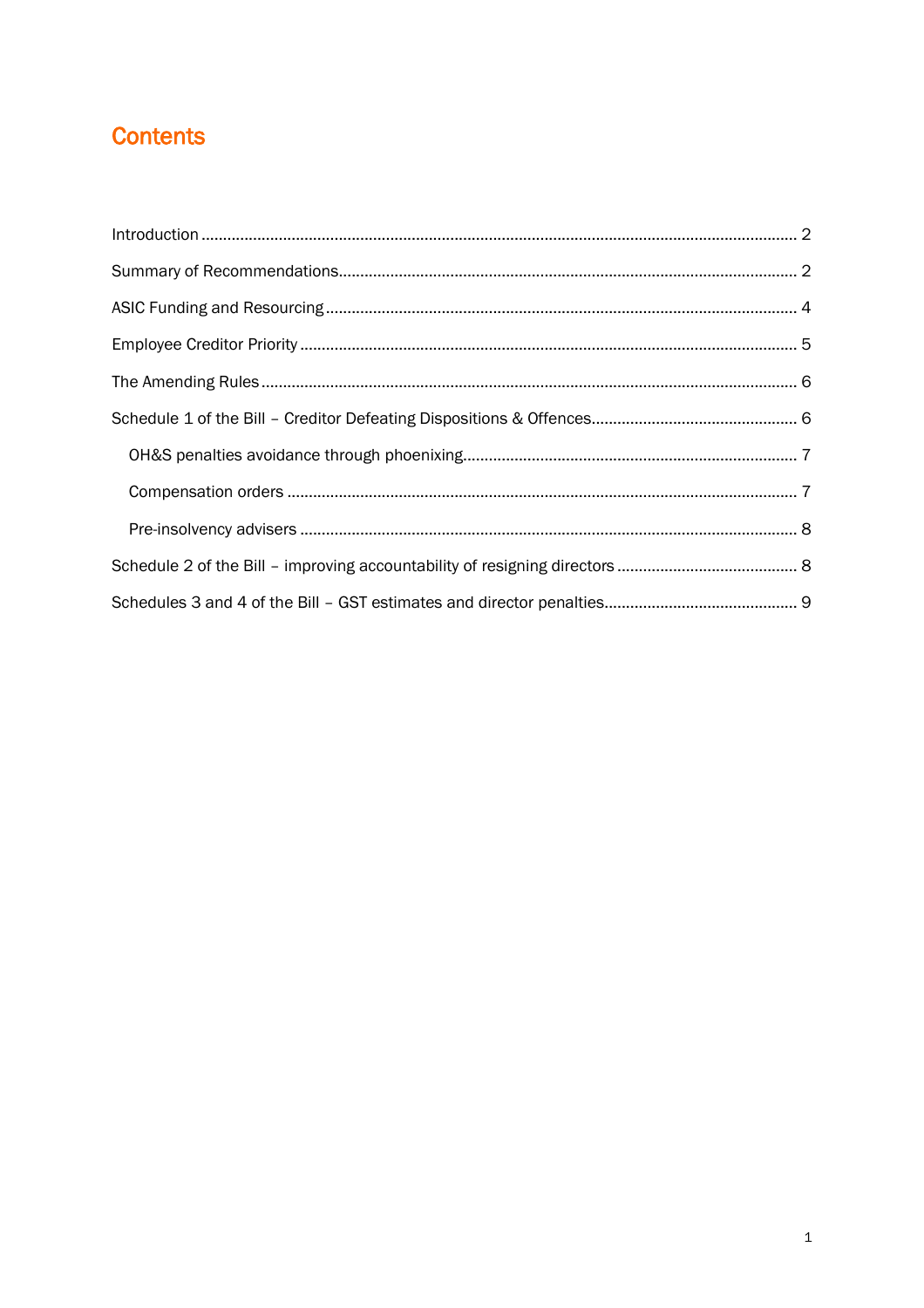## Introduction

- 1. The Australian Council of Trade Unions ('ACTU') welcomes this consultation on the exposure drafts of the *Treasury Laws Amendment (Combating Illegal Phoenixing) Bill 2018* ('the Bill') and *Insolvency Practice Rules (Corporations) Amendment (Restricting Related Creditor Voting Rights) Rules 2018* ('the Amending Rules'). The ACTU is the peak body representing almost 2 million working Australians. The ACTU and its affiliated unions have a long and proud history of representing workers' industrial and legal rights and advocating for improvements to legislation to protect these rights.
- 2. The ACTU and some of our affiliates attended the multi-agency and stakeholder roundtables in Melbourne on 4<sup>th</sup> and 5<sup>th</sup> of September 2018 regarding the exposure drafts, which followed Treasury's release of a discussion paper in September 2017. Our affiliates are regular participants in committees of creditors appointed to work with insolvency practitioners during the administration and/or winding up of employing entities and have witnessed first-hand the consequences of the types of phoenixing practices that the proposed amendments in the exposure draft seek to address. We are aware of the submissions of the ETU and CFMMEU and support their submissions and recommendations for improving the draft legislation.

## Summary of Recommendations

- 3. The ACTU and its affiliated unions have been long-term and vocal advocates for effective measures to deal with the problem of phoenixing. The proposed measures should be supported by additional reforms, in the absence of which, there is a real risk that the effectiveness of the proposed measures will be undermined. Most importantly, the proposed measures must be backed by significant further resources for ASIC, who retains responsibility for preventing and penalising phoenixing activity. The other further measures required are that:
	- a. A Regulatory Impact Statement should be developed to assess which classes of creditors are likely to benefit from the reforms and whether the Commissioner of Taxation and secured creditors are benefited at the expense of employee creditors;
	- b. an additional offence should be introduced for company officers who enter into transactions or agreements in order to avoid Occupational Health & Safety penalties;
	- c. Some of the proposed penalties should be increased and apply to all company officers, not just directors;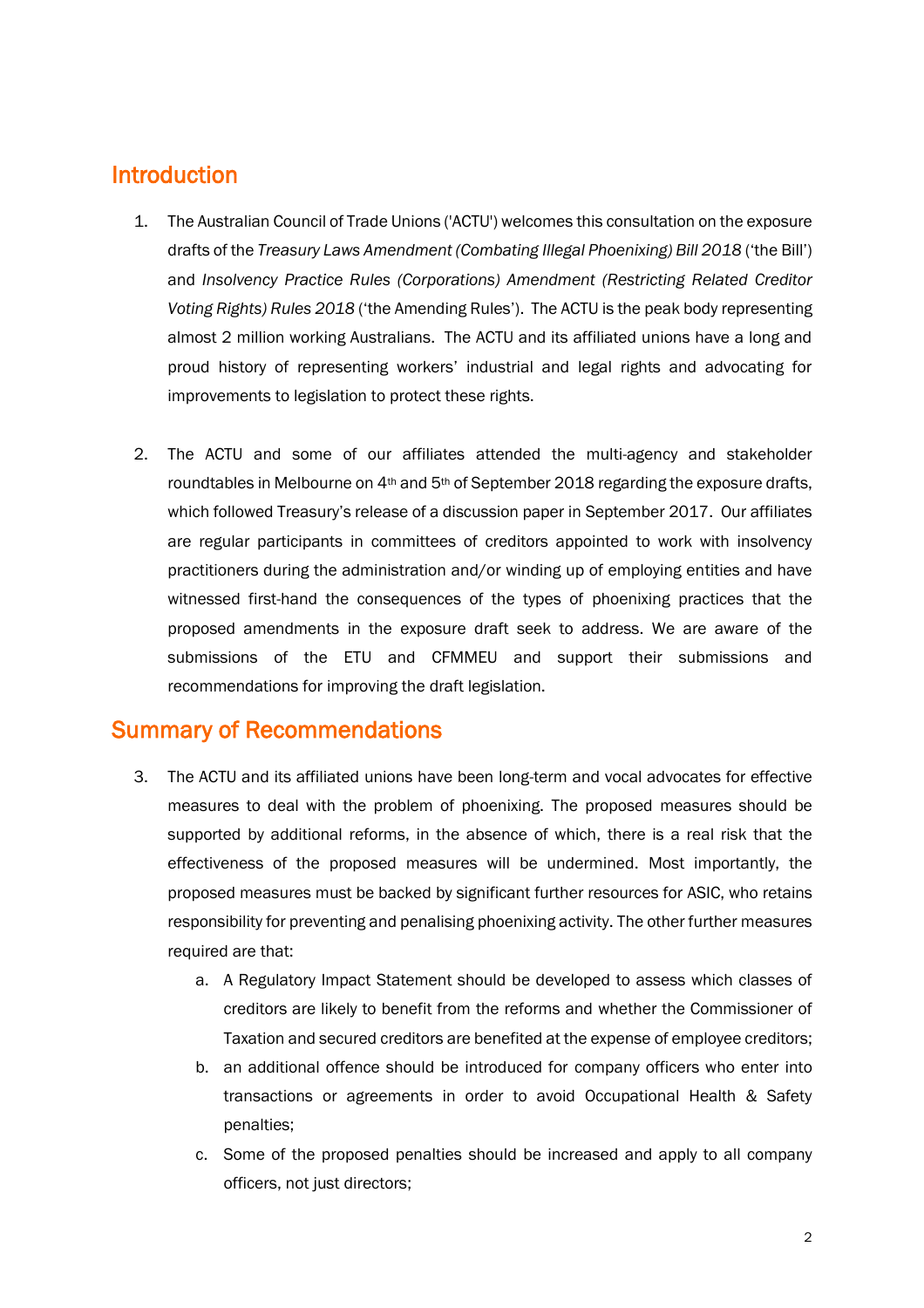- d. Further protections are needed to prevent the stacking of creditors meetings, as outlined below;
- e. A pre-insolvency licensing regime should be implemented;
- f. Unions should have standing to seek compensation orders and automatic capacity to represent their members in creditors' meetings;
- g. Penalties should be implemented for appointing straw directors;
- h. The Commissioner of Taxation should be able to group related corporate entities for the purposes of tax liability and make them jointly and severally liable; and
- i. The proposed reforms should also be complemented by increased transparency measures such as the introduction of a Director Identification Number and an attendant register that the public can access free of charge.

#### Impact of Illegal Phoenixing on workers

4. Unlawful phoenixing activity can be devastating to workers who as a result of business insolvency may lose their employment, livelihoods, wages and entitlements. Employees are usually required to line up behind secured creditors with a lower likelihood of recovering debts owed. As Vivienne Wiles, a long-time Industrial Officer with the Textile Clothing & Footwear Union of Australia, now the TCF Sector of the Manufacturing Division of the CFMMEU, notes:

> "It was the hardest part of my job when I had to walk out of creditors' meetings and address groups of textile workers and tell them, 'there's nothing left, your wages and superannuation are gone'. These were working class people, sometimes who'd worked ten years or more on low award wages, and I had to tell them that there's no money."

- 5. Whilst the establishment of the Fair Entitlements Guarantee ('FEG') scheme has significantly cushioned the impact of business insolvency on workers, the scheme does not cover all entitlements, which often means workers are left out of pocket. FEG covers up to the previous 13 weeks' pay, as well as unpaid annual leave, long service leave and some notice and redundancy pay for qualifying employees. However, it does not cover superannuation, which unscrupulous phoenix operators are unlikely to have paid throughout the worker's employment. The Commissioner of Taxation is charged with recovering unpaid superannuation but unfortunately has a poor record of recovery. FEG also does not cover:
	- a. Entitlements owed to workers engaged as contractors by the company (except for some clothing and textiles outworkers);
	- b. Entitlements above the maximum weekly wage cap (currently \$2,451);
	- c. Bonuses and discretionary payments and expense reimbursements; or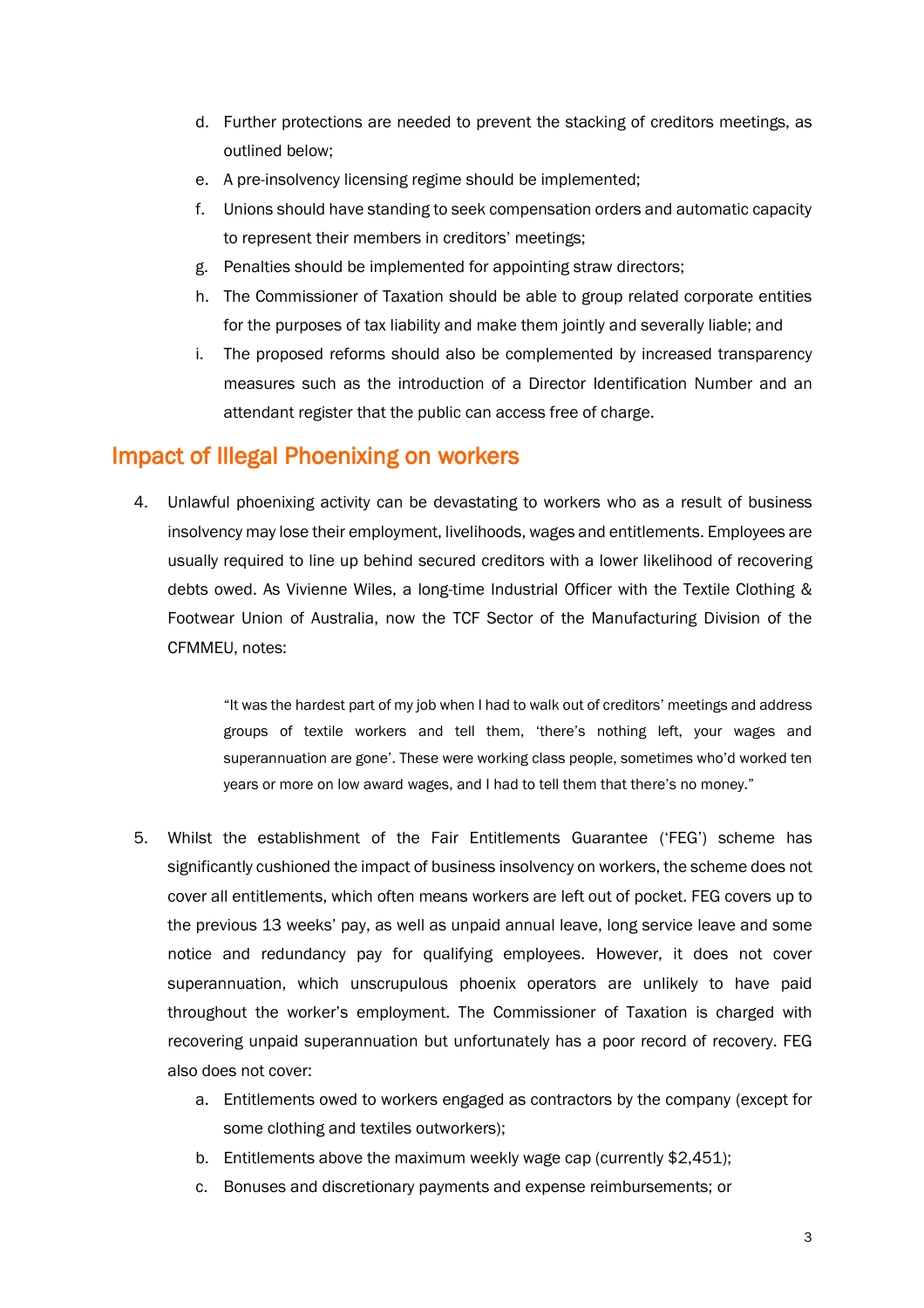- d. Underpayments arising during employment more than 13 weeks prior to the company going into liquidation/administration. Unscrupulous phoenixing operators are likely to be non-compliant with minimum wage and entitlements throughout the employee creditor's employment.
- 6. The scale of the problem is alarming. Phoenixing not only robs workers, it robs other creditors such as suppliers and investors and distorts the market. The direct cost to workers of illegal phoenixing activity in FY2016 is estimated to be up to \$298 Million, with a cost to business of between \$1.2 to \$3.2 Billion and to Government of approximately \$1.7 Billion.<sup>1</sup> The cost to workers is greater still when indirect costs are included. When phoenixing is used as a business model by unscrupulous or inept entrepreneurs to gain an unfair competitive cost advantage, it can cause lawful businesses to begin avoiding payment of liabilities (including wages) in order to compete, in a race to the bottom. 2
- 7. This distortion of the system also threatens the risk/reward operation of the market. Phoenixing allows business operators to be rewarded for shirking risk and pushing the costs of business failure onto other businesses, workers and the state.

# ASIC Funding and Resourcing

- 8. Notwithstanding the significant social and economic cost, illegal phoenixing activity has continued unabated despite at least two decades of attempted reforms.<sup>3</sup> The primary reason for the intractability of the problem is not an absence of legal prohibitions but rather ASIC's insufficient action in enforcing existing laws due to a lack of significant appetite for prosecution and enforcement and insufficient funding to fulfil its regulatory role. Section 596AB of the *Corporations Act 2001 (Cth*) (Corps Act), for example, makes it an offence to enter into agreements or transactions to avoid employee entitlements but the provision is underutilised. It is widely known that when only a select few of the very worst operators are brought to justice, unscrupulous operators face little risk of sanction and are able to operate with virtual impunity. In particular, historically, ASIC has shown little interest in undertaking investigations into and/or prosecuting small to medium-sized enterprises that have been placed into liquidation.
- 9. Whilst the proposed amendments may make ASIC's task in prosecuting illegal phoenixing behaviour easier, they will be of little value without a significant increase in ASIC's

<sup>2</sup> Ibid.

l

<sup>1</sup> PWC, The Economic Impacts of Potential Illegal Phoenix Activity, July 2018

[<sup>&</sup>lt;https://www.ato.gov.au/uploadedFiles/Content/ITX/downloads/The\\_economic\\_impacts\\_of\\_potential\\_illegal\\_Phoen](https://www.ato.gov.au/uploadedFiles/Content/ITX/downloads/The_economic_impacts_of_potential_illegal_Phoenix_activity.pdf) [ix\\_activity.pdf>](https://www.ato.gov.au/uploadedFiles/Content/ITX/downloads/The_economic_impacts_of_potential_illegal_Phoenix_activity.pdf).

<sup>3</sup> See Helen Anderson, 'Sunlight as the disinfectant for phoenix activity' (2016) 34 *C&SLJ* 257 at 257.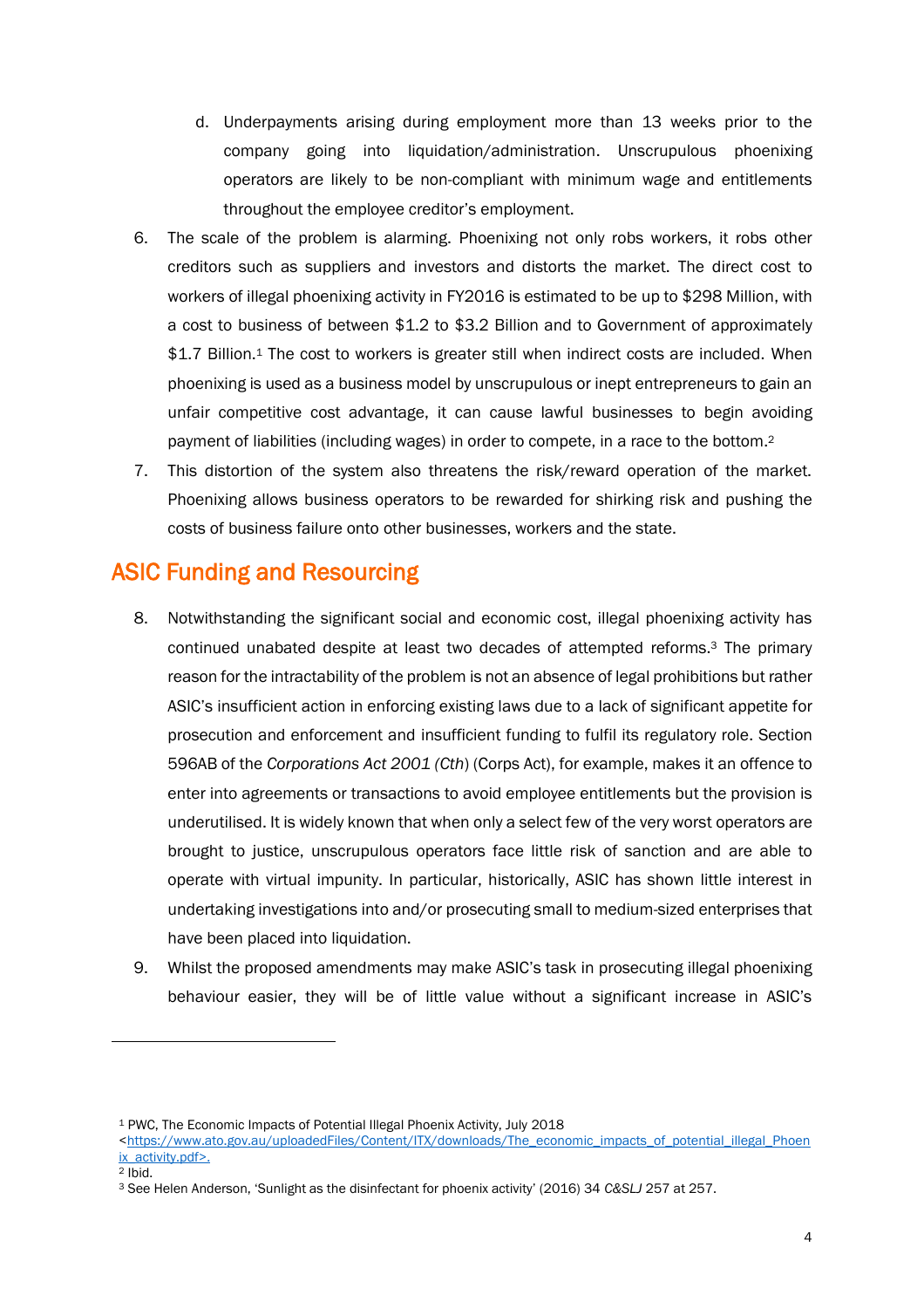resources and willingness to deploy them forcefully. Worse, Government's moves to put 'tougher penalties on the books' could be used to mask the failure to take real action to address the problem, whilst maintaining the appearance of progress.

- 10. It is disconcerting that the Coalition Government has recently cut approximately \$128 Million from ASIC's budget between 2018 and 2020-1, which is reportedly likely to hamper enforcement activities.<sup>4</sup> In November 2012, the IMF sharply criticised the way in which ASIC was restricted by inadequate and unstable funding. It warned that ASIC needed more funding and resources to be an effective regulator at a time when the regulator's budget was \$350 million5, noting '*The adequacy and stability of ASIC's funding is crucial for it to carry out proactive supervision, so it is important to increase its core funding*".<sup>6</sup> Yet in 2016-17, ASIC received only \$342 million in appropriation revenue from Government, \$8 million less than in 2012-13, and despite ASIC handing over \$920 million to the Commonwealth through fees and charges it imposed that year.<sup>7</sup> Concerns also remain about the impact of the Government's introduction of industry funding on ASIC's independence and appetite for enforcement and ASIC's 'softly softly' regulatory approach and reluctance to prosecute malfeasance in the financial services industry were highlighted in the Banking Royal Commission.
- 11. Hence, we strongly support the CFMMEU's submission that ASIC must be well-funded and take a more active and prominent role in addressing phoenixing, including by conducting high-profile prosecutions and publicising them extensively.
- 12. We provide the following comments on the terms of the exposure drafts.

### Employee Creditor Priority

 $\overline{\phantom{a}}$ 

13. The proposed reforms would appear to have the end purpose of enhancing the legal position of all creditors in a Phoenixing situation and so there is no specific focus on assisting employee creditors. There is a risk that, in practice, the reforms benefit secured creditors, that is, banks or other parties who have lent money to the company, secured by a mortgage or other security, at the expense of funds left available to employee creditors. A Regulatory Impact Statement accompanying the actual legislation should be developed

<sup>4</sup> Lowry and Janda, 'Budget 2018: Funding reduced at corporate regulator ASIC amid banking royal commission revelations, ABC News, 10 May 2018, [<http://www.abc.net.au/news/2018-05-10/budget-2018-cuts-to](http://www.abc.net.au/news/2018-05-10/budget-2018-cuts-to-asic/9746374)[asic/9746374>](http://www.abc.net.au/news/2018-05-10/budget-2018-cuts-to-asic/9746374).

<sup>5</sup> For FY2012/13: see ASIC Annual Report 2012-13 [<https://download.asic.gov.au/media/1311019/ASIC-Annual-](https://download.asic.gov.au/media/1311019/ASIC-Annual-Report-2012-13-complete.pdf)[Report-2012-13-complete.pdf>](https://download.asic.gov.au/media/1311019/ASIC-Annual-Report-2012-13-complete.pdf), p19.

<sup>6</sup> *Australia: Financial System Stability Assessment*, IMF Country Report No. 12/308, November 2012.

<sup>7</sup> ASIC Annual Report 2016-17, [<https://download.asic.gov.au/media/4527819/annual-report-2016-17-published-](https://download.asic.gov.au/media/4527819/annual-report-2016-17-published-26-october-2017-full.pdf)[26-october-2017-full.pdf>](https://download.asic.gov.au/media/4527819/annual-report-2016-17-published-26-october-2017-full.pdf), p26.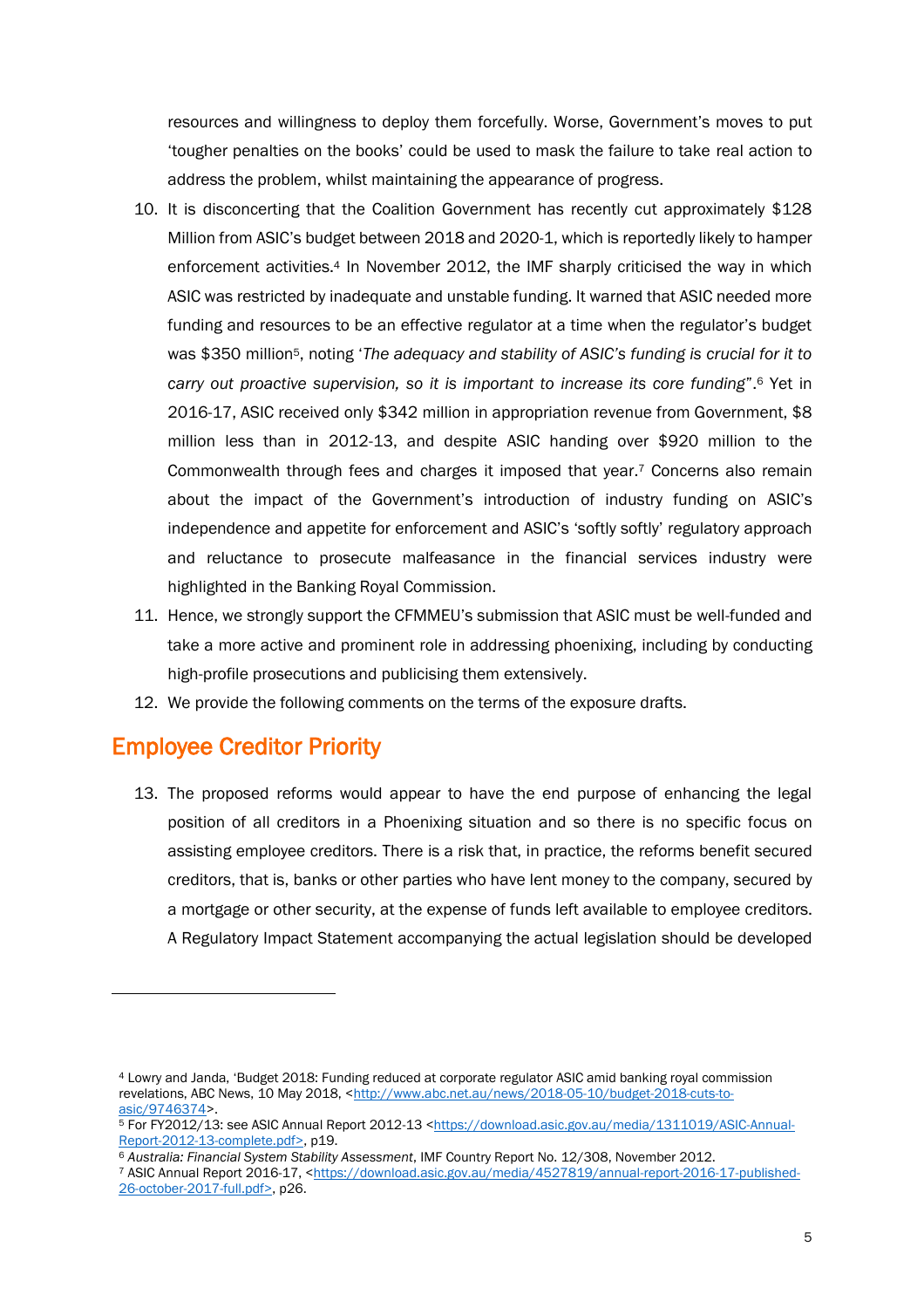which outlines the expected increase in recovery in monetary terms for creditors, and if so, which classes of creditors. This should also take into account whether the increased powers afforded the Commissioner of Taxation will in practice diminish the pool of assets available to employee creditors.

#### The Amending Rules

- 14. The proposed amendments to the *Insolvency Practice Rules (Corporations) 2016* contained in the Amending Rules are aimed primarily at preventing related creditors from benefiting themselves at the expense of other creditors by blocking the removal of a complicit administrator via the stacking of votes in meetings about an external administrator's appointment or removal. This stacking can occur, for example, through the company assigning a related entity a significant debt for an uncommercial sum. The amendments require external administrators to ask creditors with assigned debts to show written evidence of the debt and the consideration given for the assignment. The measures limit the number of votes of related creditors to the value of the consideration they paid for the assigned debt when conducting a poll for a resolution regarding the appointment/removal of an external administrator.
- 15. As these measures are aimed at situations where the external administrator is potentially complicit or not truly independent, further protections are required. We suggest that there be an obligation on the creditor with an assigned debt to provide written evidence to all other known creditors, not just to the external administrator. Further, the evidence provided should include not only written evidence of the debt and consideration but copies of the instruments assigning the debt. The assigned creditors' voting rights should also be challengeable by creditors/liquidators in Court on the grounds that the consideration given was in fact less than the voting rights claimed.

### Schedule 1 of the Bill – Creditor Defeating Dispositions & Offences

- 16. The measures proposed in Schedule 1 of the Bill and consequential amendments include:
	- a. New offences for company officers that engage in or fail to prevent the company making creditor defeating dispositions;
	- b. New offences and civil remedy provisions against persons (including pre-insolvency advisers) who engage in conduct of procuring, inciting, inducing or encouraging the making by a company of a creditor defeating disposition in insolvency circumstances;
	- c. Allowing certain transactions made whilst the company is insolvent to be voidable;
	- d. Empowering ASIC and liquidators to recover assets the subject of voidable transactions; and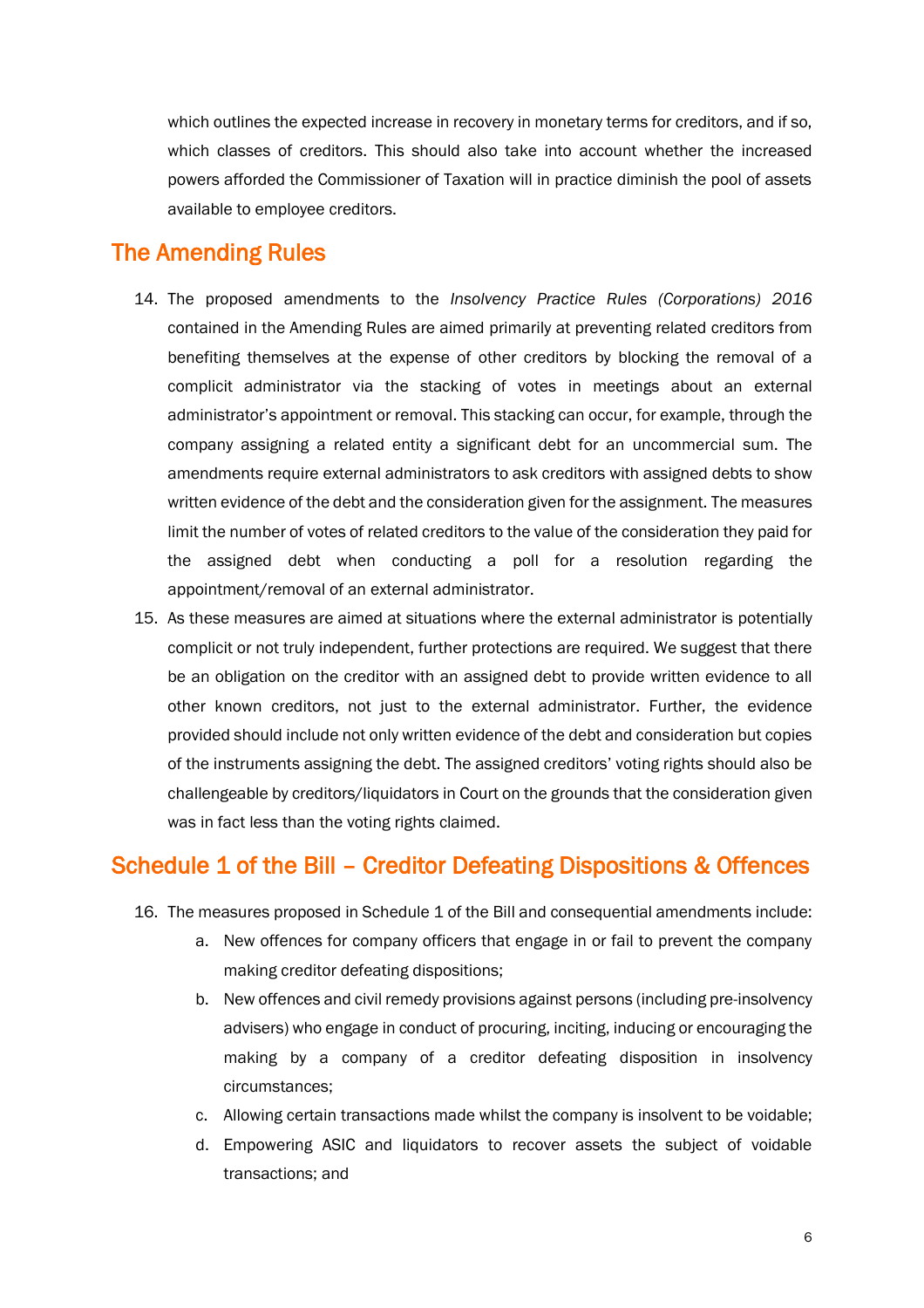e. Allowing for liquidators and creditors to seek compensation orders for contravention of an offence or civil remedy provision.

However, these need to be strengthened, as outlined below.

#### OH&S penalties avoidance through phoenixing

- 17. An issue not yet addressed by the Bill is the role of phoenixing in undermining the occupational workplace, health and safety ('OH&S') regime. Whilst industrial accidents and deaths are disturbingly common, prosecutions are difficult to secure and unfortunately, it is relatively common and all too easy for companies to avoid paying fines for OH&S breaches through phoenixing. In a number of cases under the *Occupational Health and Safety Act 2004* (Vic), for example, the defendant company has been liquidated at the point of sentencing.<sup>8</sup> In this scenario, the corporate entity liable to pay the fine is invariably asset-stripped and forced into liquidation whilst the business may continue under the guise of another entity, which, due to the operation of the current corporations law, is unable to be pursued for the penalties by OH&S regulators or workers/ unions.
- 18. In *DPP v Australian Box Recycling Pty Ltd*, Judge Wischusen noted the prosecution's submission that it had become "almost standard practice" for companies to liquidate at the point of sentencing and noted that "some form of legislative intervention is required to give penalties imposed for breaches of this important legislation some real force".<sup>9</sup>
- 19. Just as s596AB of the Corps Act makes it an offence to enter into agreements or transactions to avoid employee entitlements, there ought to be a new offence for company officers who enter into agreements or transactions for the purpose of avoiding fines and penalties imposed for breaches of any State or Federal OH&S laws.
- 20. Due to the seriousness of the consequences of breach, especially regarding the death of workers due to unsafe work practices, the nominal maximum penalties are significant. However, the potential for both specific and general deterrence is undermined where the penalties can be avoided through phoenixing. Given the nature of phoenixing, for this measure to succeed, unions and regulators must also be able to seek penalty orders against company officers personally who are knowingly or recklessly involved in the avoidance of OH&S penalties.

#### Compensation orders

 $\overline{\phantom{a}}$ 

<sup>8</sup> For example, see *R v Denbo Pty Ltd and Nadenbousch* (unreported, VSC, Teague J, 14 June 1994) and *DPP v Australian Box Recycling Pty Ltd* [2016] VCC 1056.

<sup>9</sup> *DPP v Australian Box Recycling Pty Ltd* [2016] VCC 1056 at [6]-[7]; Creighton and Rozen, *Health and Safety Law in Victoria*, 4th Ed., Federation Press (2017).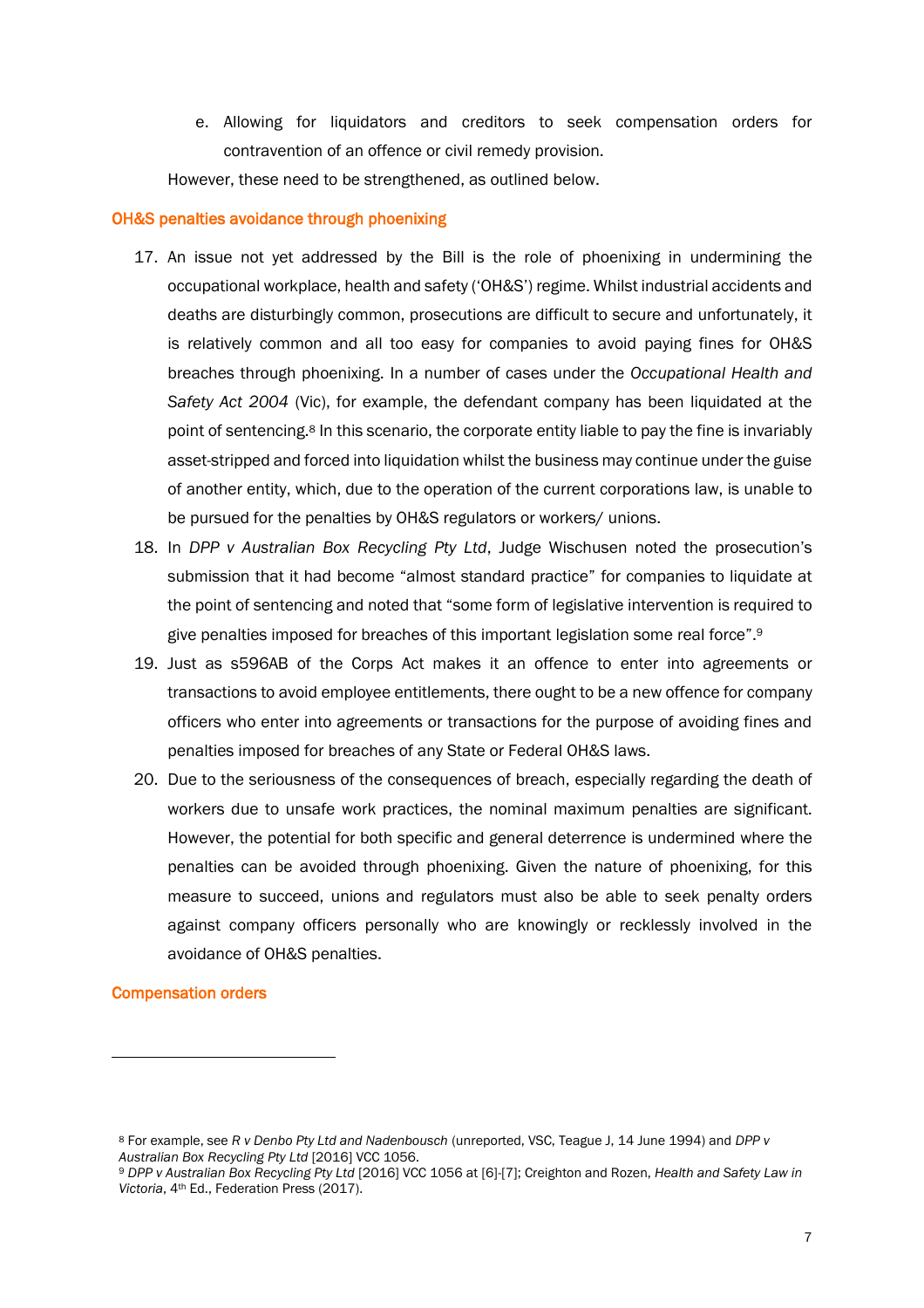21. Unions ought to be identified as within the range of potential litigants able to seek compensation orders. In all other underpayment matters, the Fair Work Ombudsman, the employee and their union are given equal status to pursue employees' rights. We see no basis for a different approach here. As under the *Fair Work Act 2009*, unions should be given automatic standing to represent their members in creditors' meetings. The current regime requires unions to seek explicit authorisation from each and every union member creditor beforehand, which is burdensome and often not possible to do before the first creditors' meeting, particularly where a large number of members are involved.

#### Pre-insolvency advisers

 $\overline{\phantom{a}}$ 

- 22. As Treasury's consultation paper acknowledges, phoenixing activity is facilitated by unscrupulous pre-insolvency advisers with the necessary technical expertise.<sup>10</sup> The preinsolvency advice industry is not currently regulated. Blocking access to such expertise is likely to help curb phoenixing behaviour. As well as the proposed penalties, we support the ETU's proposal for a licensing scheme for pre-insolvency advisers. Reporting requirements under the scheme would assist in monitoring those known to be involved in pre-insolvency advice and provide for sanctions against any persons giving pre-insolvency assistance without a licence. We suggest the scheme should:
	- a. Involve a 'fit and proper person' test in order to qualify or renew a licence (with renewals made annually);
	- b. Require a minimum standard of relevant training; and
	- c. Require annual reporting to ASIC of the companies assisted.

# Schedule 2 of the Bill – improving accountability of resigning directors

23. The measures in Schedule 2 of the Bill are aimed at preventing directors from shifting accountability to other directors, including straw directors, by backdating resignations or leaving a company with no directors, however they do not penalise the underlying conduct. We contend that it ought to be an offence to appoint a straw director. Such prohibited conduct could include appointing a director without the director's knowledge or appointing a director who does not exist or appointing directors with the knowledge that they will not be engaged in or aware of the day to day running of the business.

<sup>10</sup> See Australian Government, Combatting Illegal Phoenixing, September 2013,

[<sup>&</sup>lt;https://static.treasury.gov.au/uploads/sites/1/2017/09/170928-final-Phoenixing-Consultation-Paper-1.pdf>](https://static.treasury.gov.au/uploads/sites/1/2017/09/170928-final-Phoenixing-Consultation-Paper-1.pdf), p3.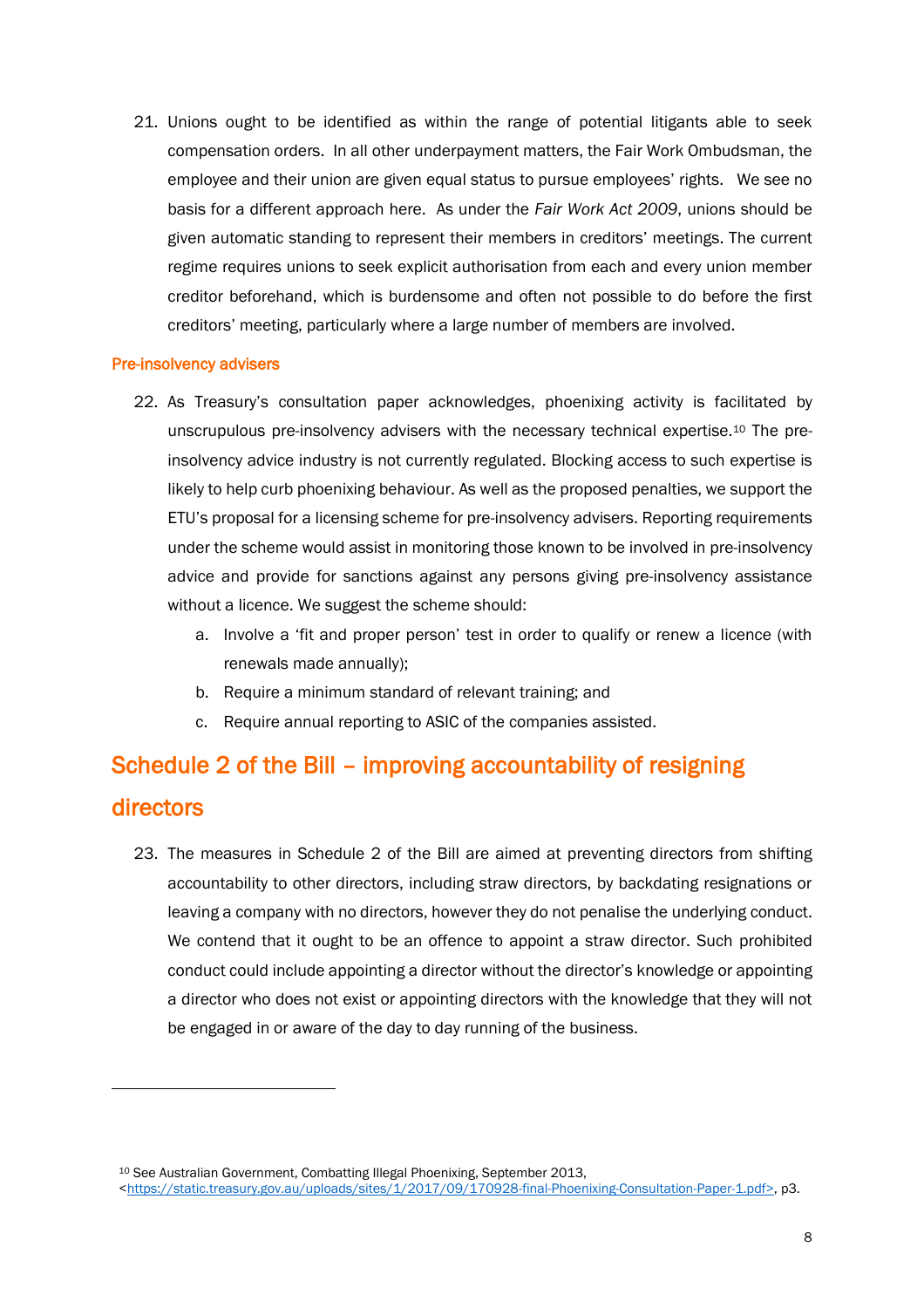# Schedules 3 and 4 of the Bill – GST estimates and director penalties

24. The proposed measures contained in Schedules 3 and 4 of the Bill are aimed at curbing: the rorting of the GST system through claiming input GST credits prior to insolvency; preventing GST, Luxury Car Tax and Wine Equalisation Tax avoidance; as well as addressing the delaying or failure to lodge returns that would give rise to a tax liability in phoenixing scenarios. The measures include allowing the Commissioner to collect estimates of anticipated GST liabilities, making directors personally liable for their company's GST liabilities in certain circumstances and allowing the Commissioner to retain tax refunds where returns or the information necessary to establish liability are not lodged. We contend, however, that the Commissioner ought to be able to group related corporate entities and make them jointly and severally liable for their collective tax liability in the way that related entities are grouped for the purposes of land tax under the *Land Tax Act 2005 (Vic)*. <sup>11</sup> Further, the ATO should be able to seek to recover all tax owed by the group jointly and severally.

ACTU September 2018.

 $\overline{\phantom{a}}$ 

<sup>11</sup> For an explanation of this, see the State Revenue Office of Victoria website: [https://www.sro.vic.gov.au/grouping](https://www.sro.vic.gov.au/grouping-and-land-tax)[and-land-tax.](https://www.sro.vic.gov.au/grouping-and-land-tax)